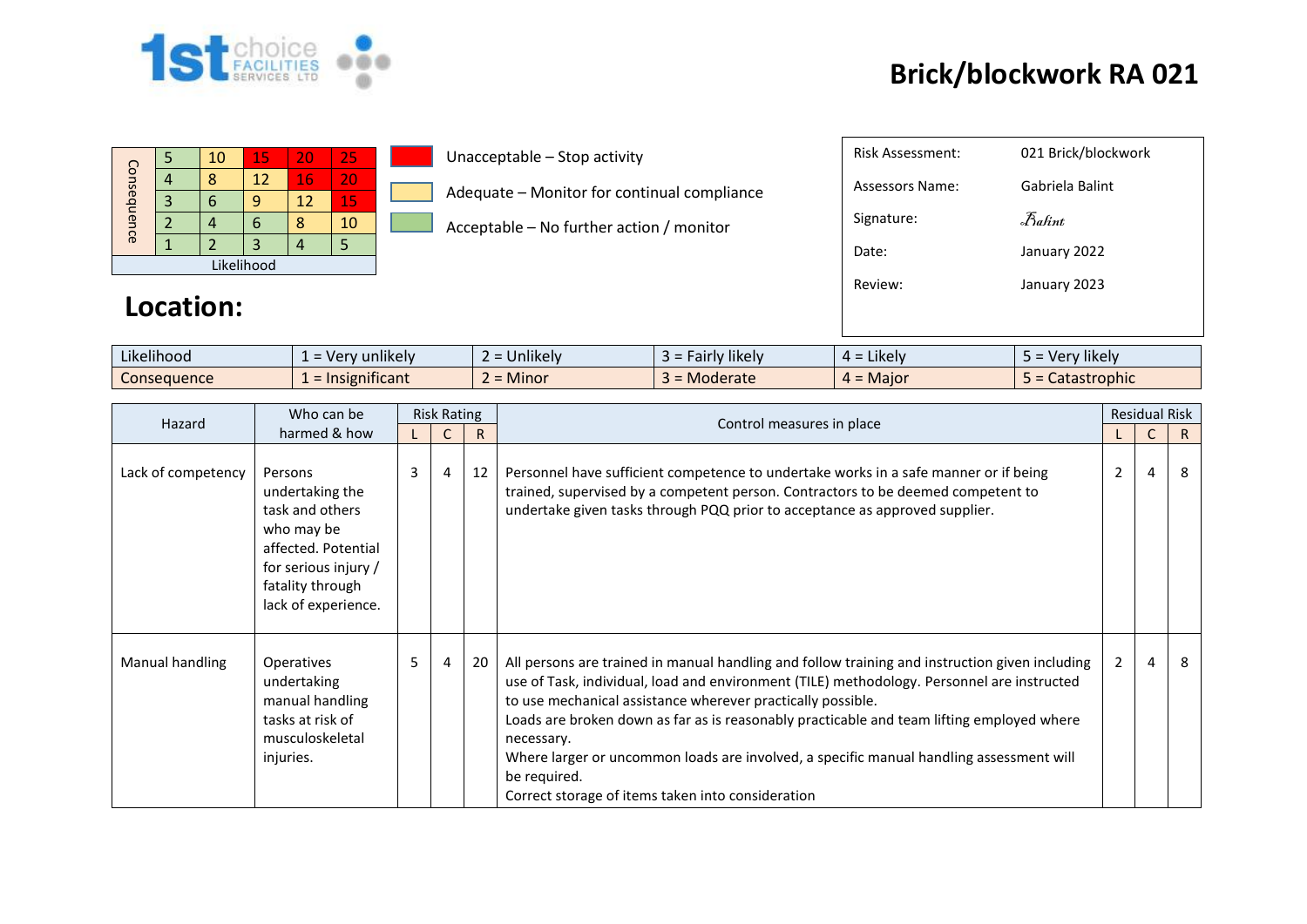## **Brick/blockwork RA 021**



| Falling material       | Persons working in<br>the area, especially<br>below. Potential<br>serious injury /<br>fatality through<br>struck by.                    | 3 | $\overline{4}$ | 12 | Brick guards, debris netting and toe boards in place on working platforms.<br>Stacking of bricks / blocks maintained at manageable height and not to be above edge<br>protection / boundary fences etc.<br>Check storage at regular intervals including condition of bearers / pallets etc.<br>Waste removal at regular intervals and signs in place warning of persons working overhead.<br>Use of hard hat when working below hazards.                                                                                                                                                                                                                                                                                                                           | $\mathbf{1}$   | $\overline{4}$ | $\overline{4}$ |
|------------------------|-----------------------------------------------------------------------------------------------------------------------------------------|---|----------------|----|--------------------------------------------------------------------------------------------------------------------------------------------------------------------------------------------------------------------------------------------------------------------------------------------------------------------------------------------------------------------------------------------------------------------------------------------------------------------------------------------------------------------------------------------------------------------------------------------------------------------------------------------------------------------------------------------------------------------------------------------------------------------|----------------|----------------|----------------|
| Work at height         | Persons<br>undertaking work<br>at height in any<br>location. Potential<br>for serious injury /<br>fatality through fall<br>from height. | 3 | 5              | 15 | Work at height is only to undertaken where suitable controls are in place and inspected pre-<br>use i.e. scaffold platforms with suitable edge protection in place and of the correct rating to<br>allow loading out.<br>Protection against internal falls to be in place where necessary.<br>All personnel to use supplied access equipment only ensuring that the EN131 steps / ladders<br>are fully opened and set up as per instructions and training given. Steps / ladders to be<br>maintained in a clean and clear condition at all times. Steps / ladders to be tagged to<br>demonstrate compliance with inspection requirements.<br>The use of additional equipment (i.e. towers / scaffold MEWP etc) is prohibited unless<br>accompanied by separate RA. | $\overline{2}$ | 5              | 10             |
| Slips, trips and falls | Persons<br>undertaking the<br>task. Serious injury<br>potential increasing<br>due to MH activity.                                       | 4 | 4              | 16 | Routes and areas are checked for obstructions and availability of space or other hazards i.e.<br>wet floor, spillages, uneven or slippery surfaces and cables etc. prior to use.<br>Personnel aware of additional hazards that may lead to STF on the same level i.e. inadequate<br>lighting, weather conditions, changes in surface etc.<br>Good housekeeping standards are maintained and inspected at all times.                                                                                                                                                                                                                                                                                                                                                | $2^{\circ}$    | $\overline{a}$ | 8              |